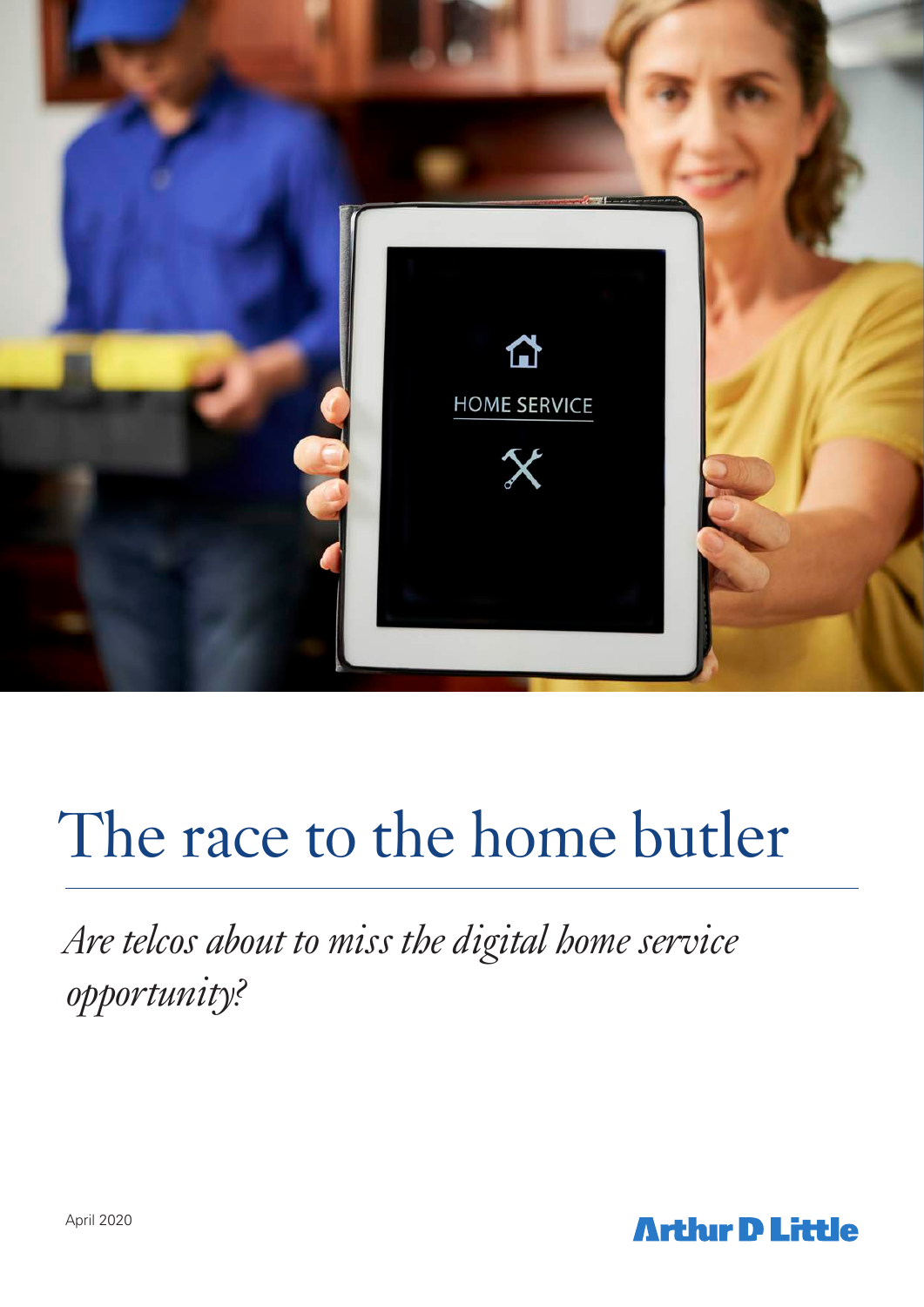## **Content**

|                | <b>Executive summary</b>               |    |
|----------------|----------------------------------------|----|
| 1 <sub>1</sub> | Introduction                           | 4  |
|                | 2. The digital-home service            | 5  |
|                | 3. The race is on, but it is team play | 7  |
|                | 4. Where to start                      | 10 |

#### **Authors:**



**Gregory Pankert** Partner pankert.gregory@adlittle.com



**Sean McDevitt**  Partner mcdevitt.sean@adlittle.com



**Morsi Berguiga**  Associate Director berguiga.morsi@adlittle.com







**Nicolas Legrand** Business Analyst legrand.nicolas@adlittle.com



**Hariprasad Pichai** Principal pichai.hariprasad@adlittle.com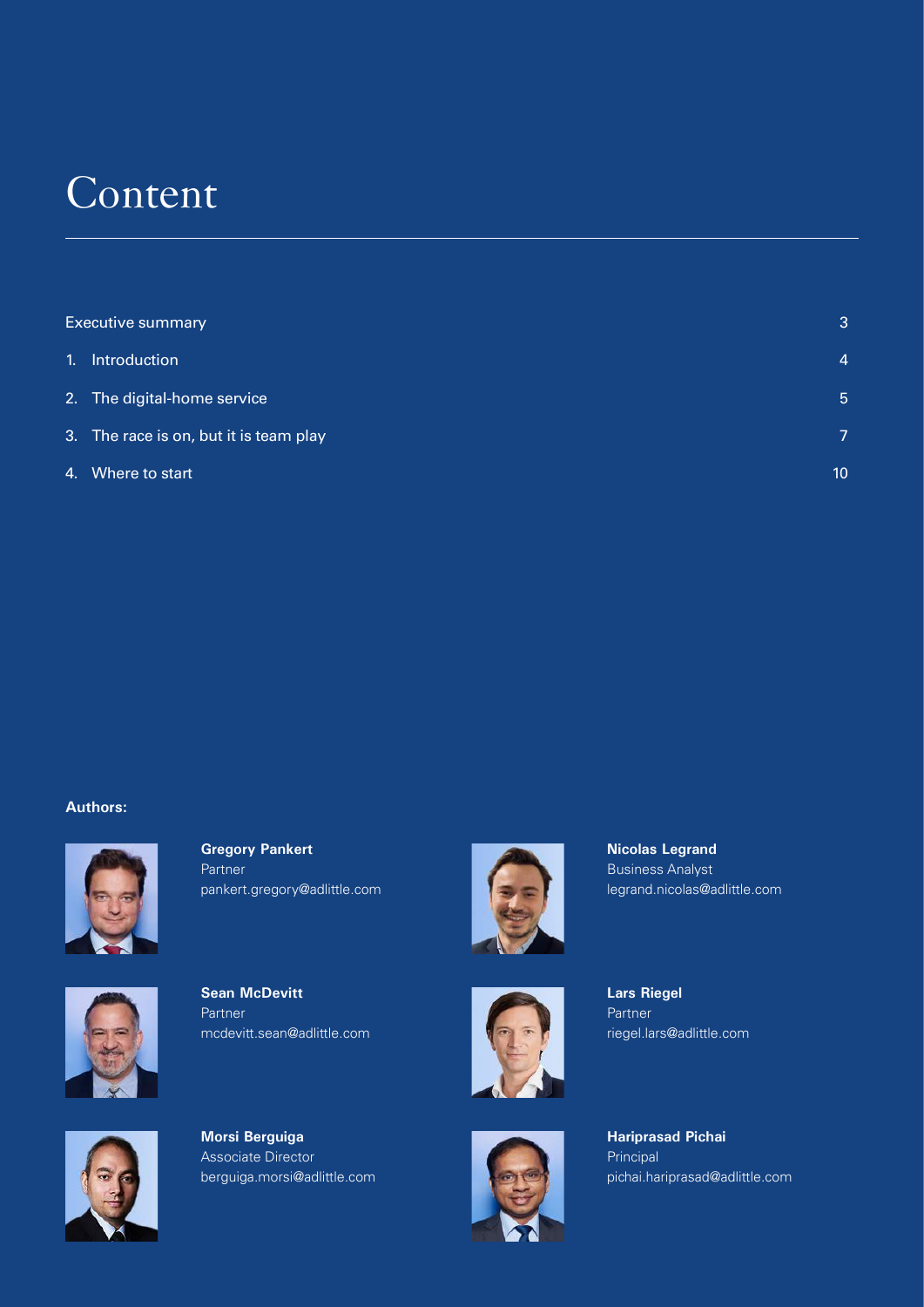## Executive summary

Since 2012 we have identified the smart home as one of the most sizable opportunities for telcos, as it is increasing at a CAGR from 2018 to 2023 of more than 20 percent, to reach €126bn by 2023. However, until now, most telecom operators have not been able to transform this opportunity into profit. In recent years, many telecom operators launched smart-home initiatives hoping to capture part of the promising smart-home market. However, device-centered and platform-based offerings were not successful in empirical experiences, while client value- and service-oriented solutions were adopted and offered significant returns. Many different actors, such as internet giants and utilities, see the potential of this market and have started to develop a competitive advantage. However, by leveraging their assets, telcos have a unique legitimacy to move beyond connectivity to become the main digital home-service providers. To create holistic and successful offerings, telcos should also look into partnerships with platform and home-service aggregators.

But time is running out, and the race is on!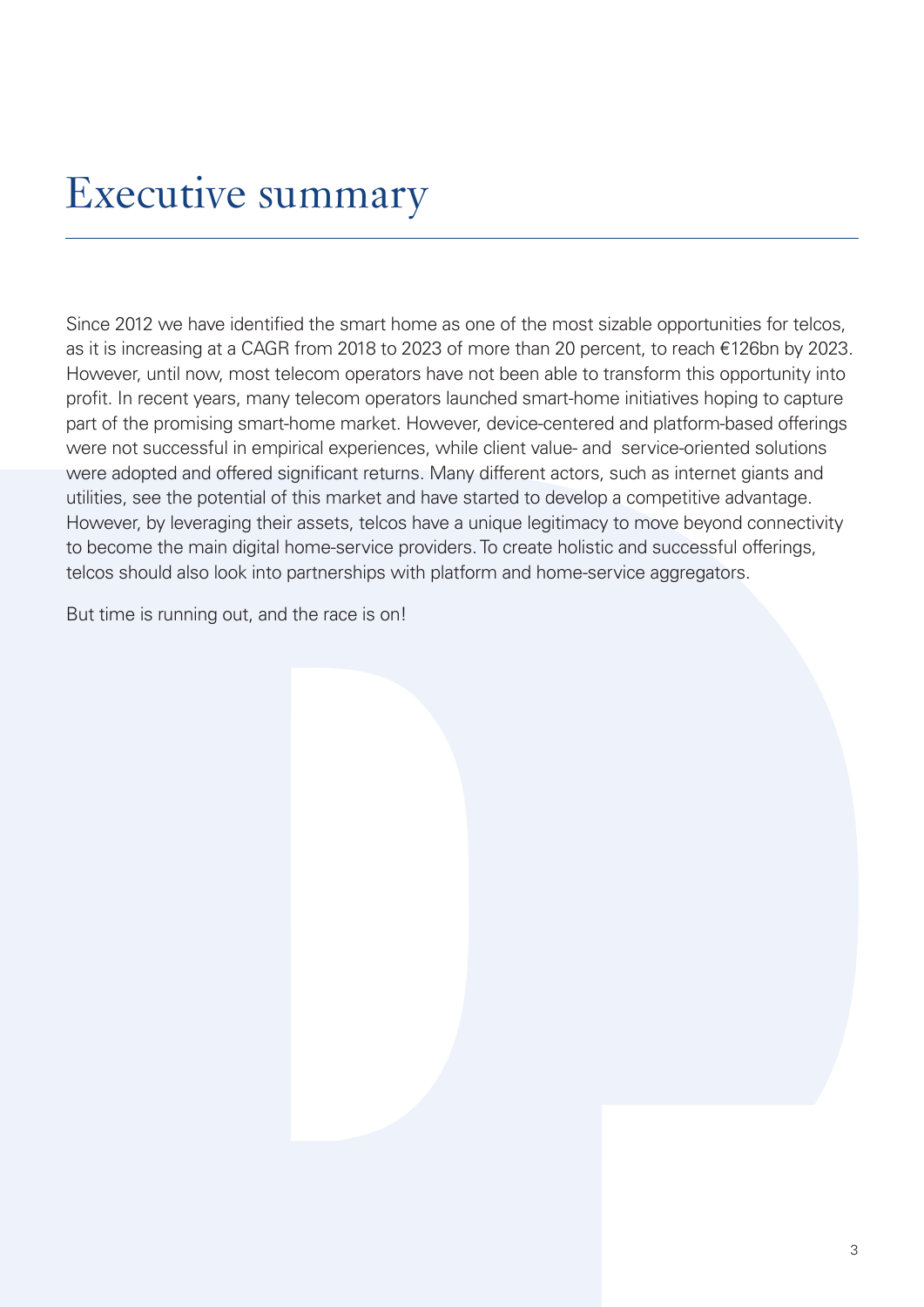## 1. Introduction

#### **Why are the majority of telecom operators missing the smart-home opportunity?**

In our 2012 report, "Catching the smart home opportunity: Room for growth for telecom operators", we explained how telecom operators could take advantage of smart-home service as an offering. However, since then, very few operators have succeeded in unlocking this potential. Why did most of the telecom sector miss the chance to position themselves in a segment that is set to be valued at approximately 10 percent of total fixed and mobile telecom revenue<sup>1</sup> through growth of 20 percent CAGR to reach €126bn<sup>2</sup>? Overall, the smart home has been seen as a controversial opportunity in the telecom landscape. The reasons for such views range from fear of failure to operators' own limitations (lack of experience and flexibility), as well as failure to clearly perceive the opportunity and how to transform it into success.

#### **Only service-centered offerings have been successful for telcos so far**

Attracted by this growth potential, some European telcos launched device-oriented smart-home initiatives. Their offerings were centered on selling smart devices (personal or householdrelated smart devices) with basic value-added services, mainly leveraging their logistics competencies. They opted for low-cost, mass-market positioning, hoping to disrupt the market and see rapid take-up rates. This value proposition was characterized by promoting self-installation, responding to one customer need (e.g., security, lighting and temperature control) and requiring self-action and self-monitoring from the client (e.g., the client needed to check the security/automation of his house himself). In addition, the user was responsible for device maintenance and upgrade. Smart-home solutions were also mainly driven by white-label or low-end products.

Such initiatives have not been able to go beyond early adopters, blocked by a perception that they are "geeky" products, difficult to manage and install, offer limited added value for the client, and have a clear positioning gap in terms of trust and quality. Therefore, their results included weak penetration (less than 1 percent of the customer base), low pricing (but still expensive in terms of the value created), low usage, low loyalty, and limited overall revenue generation and profit potential.

As a result, some operators have stopped smart-home offerings, convinced of the products' lack of market potential and/or their lack of legitimacy.

Going further, some operators are aiming to create a smarthome ecosystem to bring together multiple hardware and software providers and ensure their interoperability on a single platform. These actors are leveraging their scale to develop a strong ecosystem of industrial partners. Deutsche Telekom (DT) is one of them, with its Qivicon platform: a white-label solution composed of a home hub for smart-home devices and applications. It groups more than 40 industrial partners offering over 600 devices. DT launched Qivicon in Germany under the Magenta Smart Home branding. However, its results are mitigated with a slow adoption rate (having reached 352,000 customers, or approximately 2 percent of its customer base, in 2018, five years after its commercialization) and low-price tag (approximately €5 per month).

The potential to replicate such an initiative for small and medium-size size telcos seems low considering the CAPEX investment required to build the platform and ecosystem. Therefore, some telcos have opted to leverage other platforms, such as KPN using the DT Qivicon platform in its smart-home offering. Its success is also yet to be demonstrated.

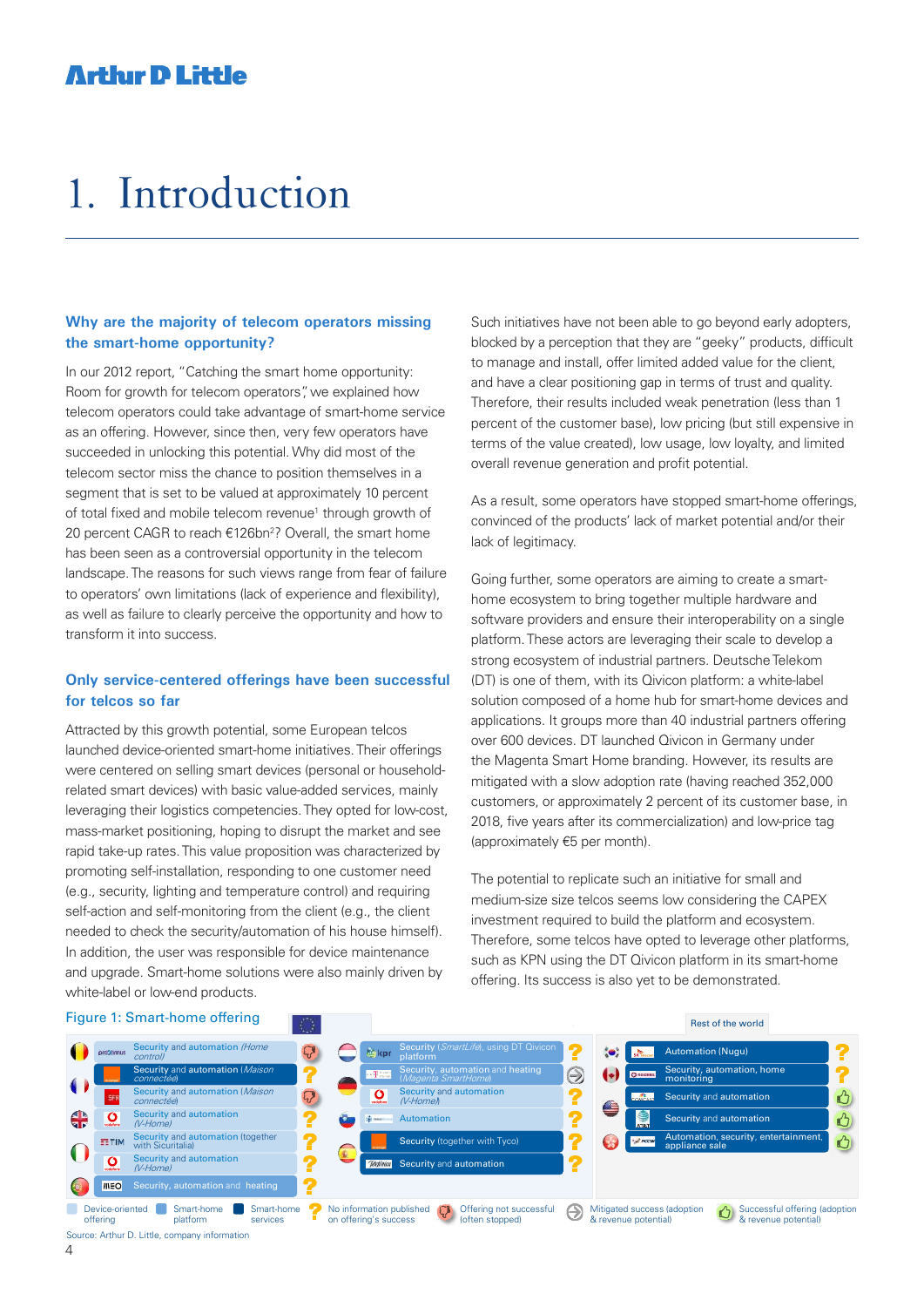## 2. The digital-home service

#### **Digital home is a full-play service that covers all aspects of the customer journey and shows multiple advantages for telcos**

As already shown in our previous Viewpoint, "Time to dare: Reinvent the Home Butler", the only successful smart-home offering is based on services to the customer. They offer a "burden-avoidance" solution and peace of mind. These solutions are based on three unmet needs:

- $\blacksquare$  Helping customers equip their homes full assistance, from selection of the device to installation and after-sales support and maintenance
- $\Box$  Coaching customers on how to use devices effectively and efficiently
- $\blacksquare$  Acting/reacting when needed there are three possible trigger moments (upon request, proactive maintenance or repair, and reacting in cases of incidents).

#### Figure 2: Smart home offering



<sup>1</sup> Or internally via organic growth and/or M&A Source: Arthur D. Little, company information, desk research

In late 2012, Comcast launched its Xfinity Home offering around home security. Since then, its ambition has widened to become the single point of contact for all matters involving home-control systems (which offer energy control, lighting and shade control, and home-access control services). Price tags range from \$40 (Home Security) to \$50 (Home Security Plus) for the plan and \$360 (Base Home System) to \$600 (Ultimate Home System) for the equipment, plus \$60 for installation fees. Comcast's

end-to-end solutions include advising clients on which products to choose, performing installation and offering 24/7 professional monitoring and support. The offering shows good traction in the market, with penetration of more than 5 percent of its internet customer base (approximately 1.365 million customers in 2019 Q3) seven years after its launch, having grown by 6 percent per quarter. Going forward, Comcast plans to broaden its scope to include heath monitoring in its home offering.

In the same way, PCCW provides home automation, home entertainment (e.g., audio-visual products and installation service) and e-health services (e.g., installation and maintenance of post-operative care devices) to its Hong Kong customers. PCCW is also active in home-networking and smart-living consultancy services, helping customers to design and build smart homes through a service that is less expected from telecom operators. Thanks to its end-to-end service offering, PCCW succeeded in cross-selling approximately 17 percent of its broadband subscriber base to its digital-home service.

Two take-aways emerge. First, all of these operators put human services<sup>3</sup> at the heart of their offerings, using their own or external staff to perform smart-home assessment, product installations and configuration, and after-sales support. Second, all successful smart-life offerings started with security/ surveillance services monitored end to end. These services have not always been well marketed, although they are at the core of the smart-home need. Indeed, people want to "watch their home" for purposes such as monitoring their dogs, taking deliveries, supervising housekeepers or simply getting a nostalgic feeling of being at home. Once the company has gained the customer's trust with this emotive topic, it extends the scope to other digital-home verticals.

Finally, as identified in our previous viewpoint, "Time to dare: Reinvent the home butler", overall, smart-life services could generate 25 to 130 times more value than the current devicedriven small-play offerings. This is thanks to high ARPU levels and indirect value creation such as substantial increases in net promoter scores (NPSs), retention, and reliance on core telecom services.

#### **A digital-home offering is incomplete without a service component**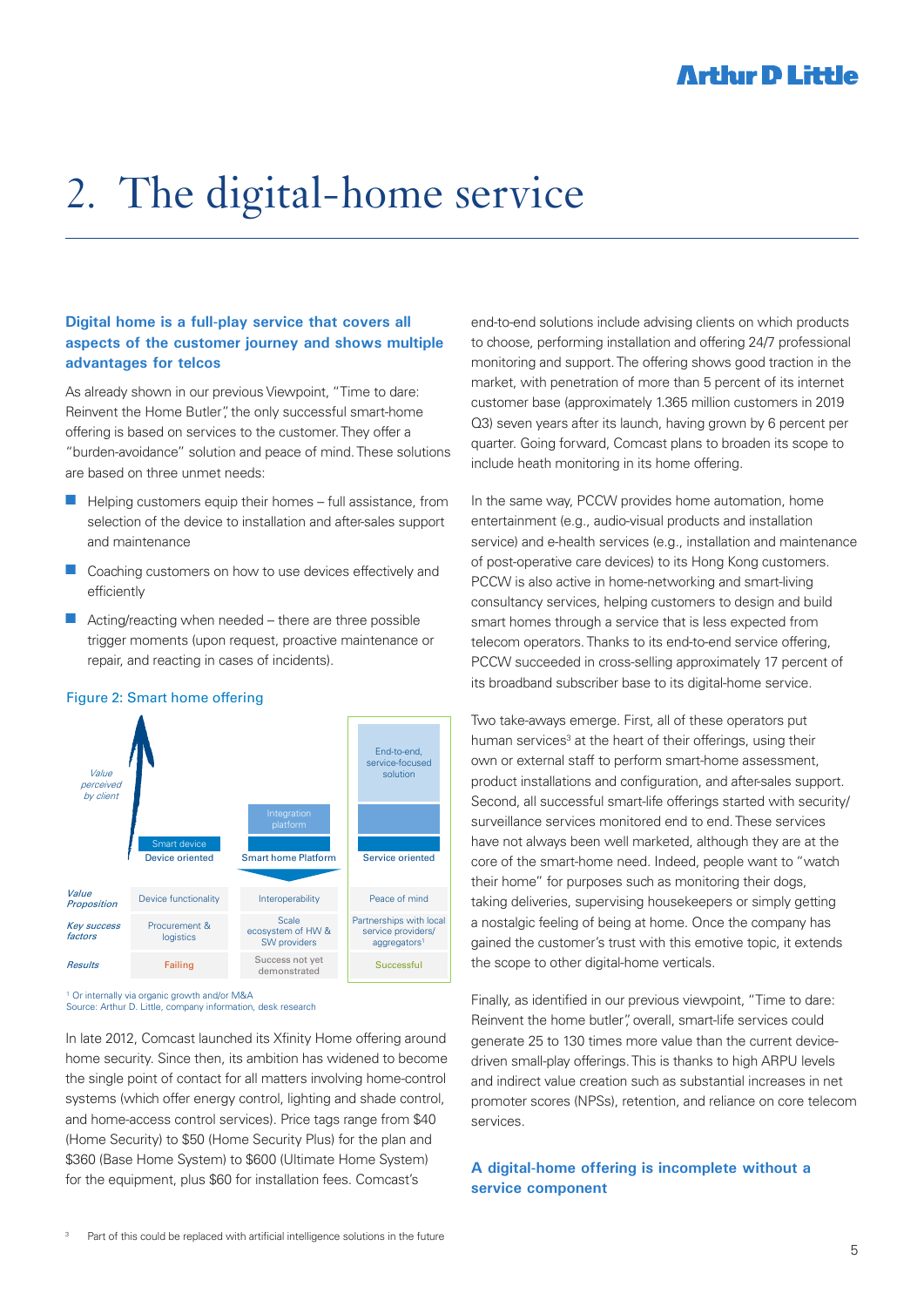Digital-home services go way beyond pure connectivity, platform and smart-device sales. The real value in the digitalhome offering lies in setting up an ecosystem that includes providers of tailor-made services to respond to notifications from smart devices. These smart devices are controlled through a platform, and the service is billed through a client management system. Six components are therefore required for a successful digital-home offering.

Connectivity and networking make up the enabling layer of the digital-home solution, connecting devices between them and to a controlling platform. With the increase in connected devices (UK households are expected to have about 50 connected devices by 2023, for example), the quality of the connectivity will become increasingly important to ensure good quality of service. The challenge for connectivity providers, then, is to upgrade, manage and maintain indoor wireless solutions (such as Wi-Fi, 4G and 5G, Zigbee, and LoRaWAN).

Because they leverage indoor connectivity, smart devices are the cornerstone of digital-home solutions: collecting information, interacting with users and acting on demand. A vast variety of devices exist, ranging from personal devices (such as smart watches, fitness bands, and mobile), to connected household appliances (speakers, cameras, TVs, thermostats, and locks) and smart sensors (to detect smoke, water, weather, pressure, and motion).

The platform allows the customer to access multiple objects and services seamlessly in a single ecosystem. The platform hardware acts as a central hub for the smart home to which all devices are connected, and includes search and exploration tools. The client then accesses and uses the objects through user interfaces such as applications, either on mobile or using a voice assistant.

With the increasing awareness and demand for additional data security and privacy, it is key for service providers to position themselves as data protectors.

In addition, the service provider leverages the insight from the smart device to bring a human service to a customer need. This requires local presence and staff throughout the city or country to ensure appropriate actions with the right timing. This building block is essential because many offerings have failed due to lack of (good) service.

Finally, the offering is packed and bundled under a single brand name (or together with a potential partner) and invoiced to the client. Clients will be able to contact customer care to get answers to any problems in their smart-home solutions.

#### Figure 3: Building blocks of digital-home services



Smart devices

Source: Arthur D. Little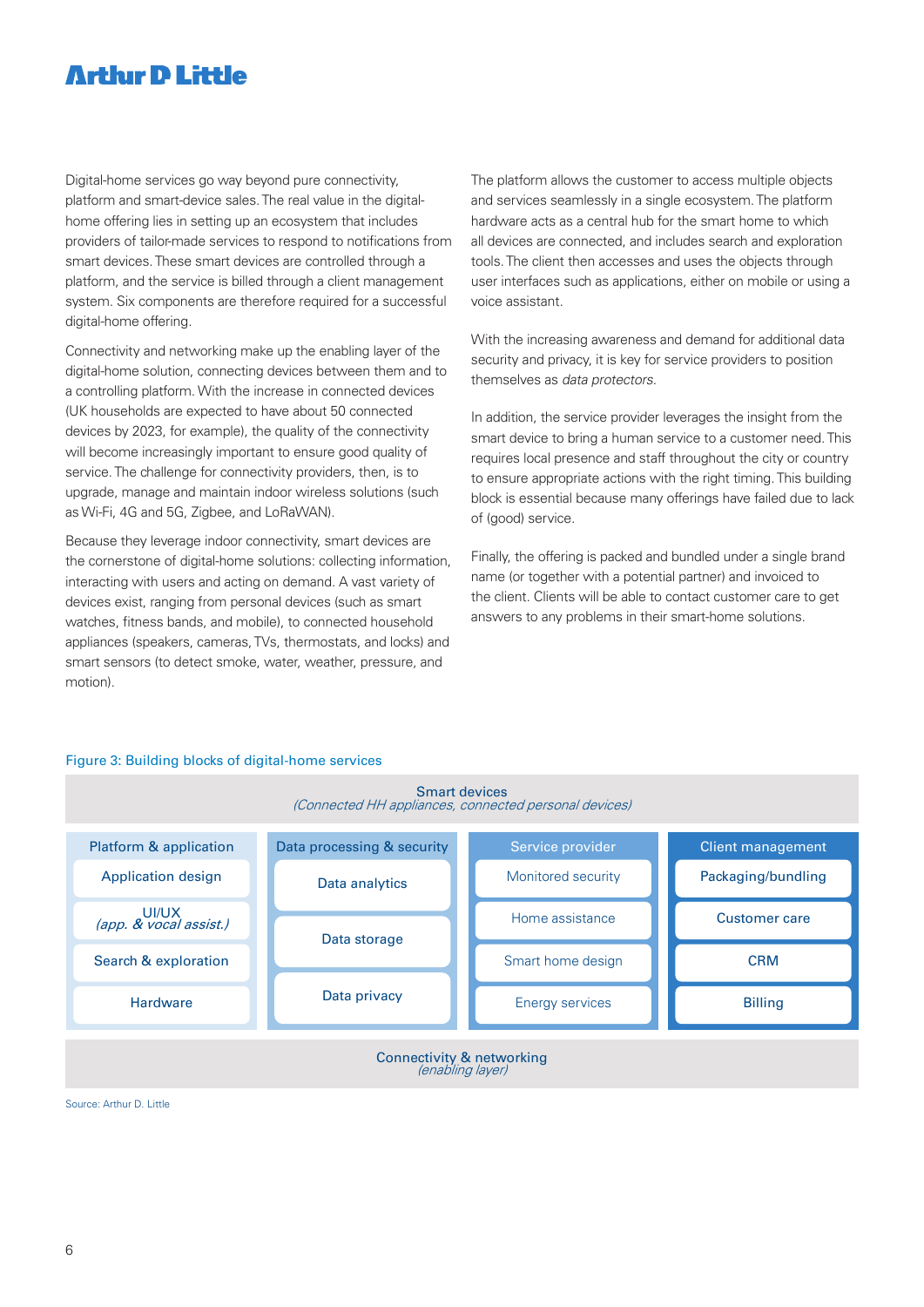## 3. The race is on, but it is team play

#### **Other actors, such as internet giants and utilities, have shown significant interest and are already in this market**

Attracted by cross-selling opportunities and revenue potential, other actors such as internet giants have started to position themselves very well on the different building blocks of digitalhome service.

For example, Amazon is well placed in the US to cover all home needs thanks to a network of service providers, a powerful platform and a user-friendly interface. It provides installation (such as locks, thermostats, and cameras), design and organization services, and life services (such as house cleaning, home improvement, and gardening). It also uses its own staff to provide smart-home assessments in all US zip codes. The company covers the entire middle layer, offering a frictionless customer experience: bundling products, managing payments to third-party suppliers, and leaving the connectivity role to telecom players. It has now entered the European market, trying to capture customers by leveraging its smart speaker, Alexa. However, Amazon (Ring) faces increasing concerns from the public regarding data privacy, mainly due to its partnership with law enforcement to share data, as well as the Alexa smart speaker constantly listening to and recording conversations.



Source: Arthur D. Little

Recently, Amazon, Apple, Google and the Zigbee Alliance entered into partnerships with other large companies, such as IKEA, NXP, Legrand and Samsung, to develop connectivity and increase interoperability over a multitude of smart devices. Since no telcos have been included in this project, it illustrates that telcos can be excluded from the race by diluting connectivity – which is one of their historical competitive advantages.

Utility companies are also positioning themselves in this segment, aiming to find new growth areas, due to pressure from governments to lower energy prices and end users reducing their consumption. One of Germany's biggest utilities, innogy, has had a smart-home offering since 2011. The company is currently device oriented, rebranding and selling eQ-3 devices (such as heating, security, water and fire detectors) with a userfriendly mobile application. In September 2018 it partnered with Intertrust, a data-rights management platform, to improve the security of smart-home data management and deliver additional value-added services (such as giving insurers access to data while respecting Europe's General Data Protection Regulation). This investment seems to reflect the importance of the business to the company. In Norway, 15 utilities are positioning themselves in the smart-home segment through Hitch, a solution based on the Qivicon platform. In Italy, Enel, via its technology subsidiary Enel x, offers smart-home services such as heating and air-conditioning, solar, and photovoltaic systems bundled with installation, maintenance and repair services. The company has an advantage due to a strong position following installation of 21 million smart meters as of 2019, as well as a €5.1 billion investment in deploying its Italian fiber network.

#### Figure 5



Source: Arthur D. Little

There are even cases of consumer electronics providers becoming competitors to telcos, such as in South Korea, where LG Group plans to launch "LG Home Platform" and offer homerelated services with all hardware and software solutions. This rare example is enabled by LG-specific capabilities in South Korea. It can consolidate its consumer electronics with home solutions from LG Hausys, connectivity/media solutions from LG Uplus (its telecom operator entity), and software/solutions from LG CNS. Apart from this, consumer-electronics providers are likely to act as partners to telcos in digital-home solutions.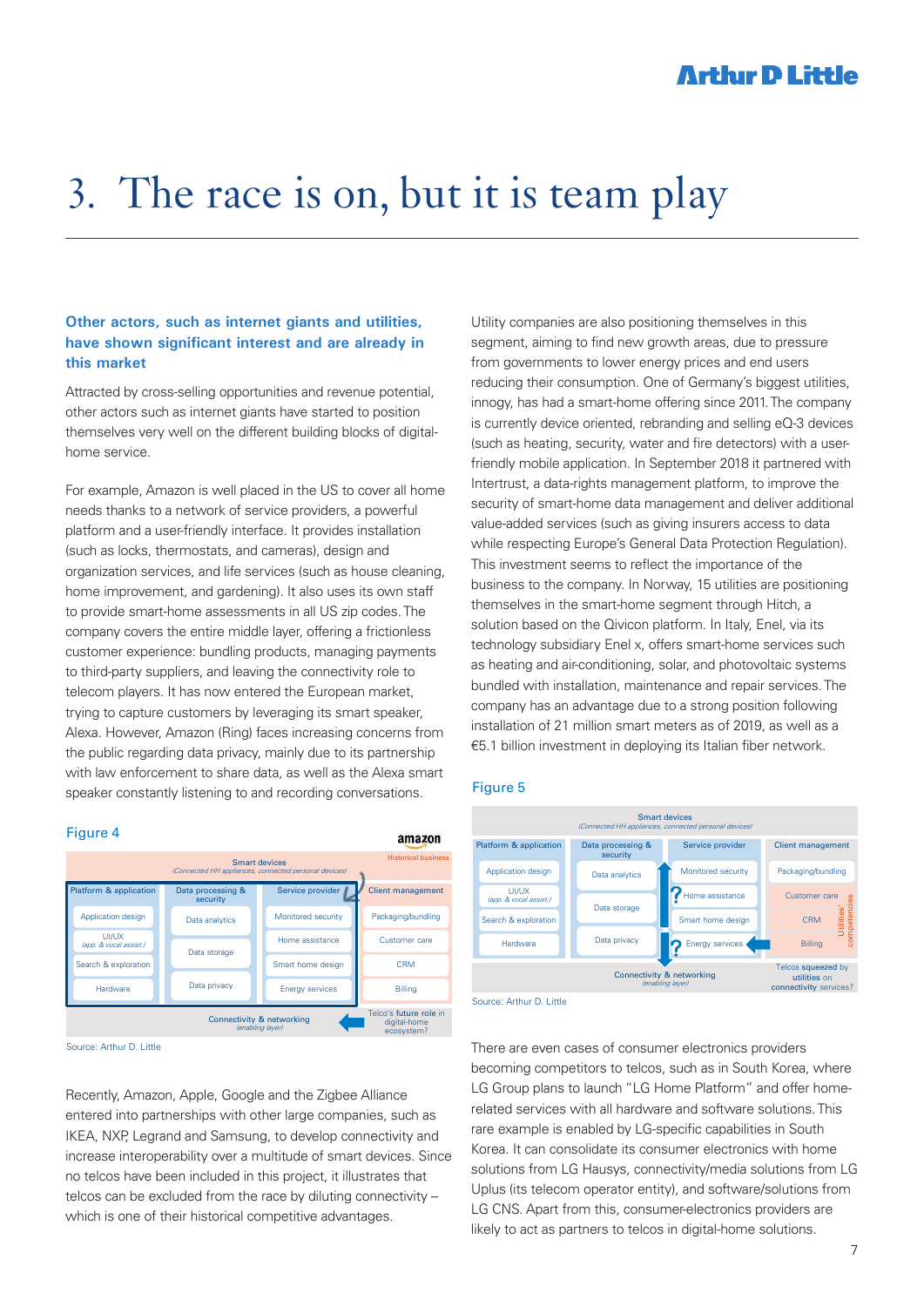#### **However, telcos are uniquely positioned to take the smart home-enabler role, benefiting from quadruple legitimacy**

Telcos have an opportunity to move beyond their traditional connectivity-provider role and become digital-home enablers. Enablers bring together different capabilities and brand digitalhome solutions under their own names (or together with partners). They need to bundle service capabilities together with platform and controlling interfaces, select the relevant smart devices, and set in place the required customer management tools.

Telcos benefit from quadruple legitimacy to take this position. They are recognized as central players since they ensure connectivity and management of all connected devices in the customer's home. Besides, with the emergence of a plethora of connected devices and little customer support available, customers are likely to turn to their telcos' call centers when facing problems anyhow.

Second, most telecom operators, as local players, benefit from more customer trust than other companies (notably demonstrated when customers open their homes to installation and service support teams). They are perceived as providing fair conditions and service quality. This high level of trust is essential because the smart-home service provider is to be active in the heart of the client's home. Furthermore, they are also considered to be more cautious about data privacy, whereas large, international technology actors are increasingly criticized for data management policies.

Further, telcos own recurrent and local customer relationships: selling products to households, providing relevant care, and managing billing relationships are in their DNA.

Finally, their strong local presence via mass consumer sales channels (including physical sales points with trained staff) also supports their position to take the lead and set up the local ecosystem. Illustratively, telcos offering successful smart-home services cover all building blocks of the digital-home solution, such as Comcast and PCCW.

These examples show that telcos can leverage their historical capabilities and positioning to better address key challenges raised within the digital-home offering, compared to internet giants and utilities. However, it will be difficult for telcos to provide cost- and technology-competitive products to meet all those needs. Partnerships will help them get there, moving them away from device and platform considerations to focus on bringing relevant services to customers.

#### **Telcos will need to partner with platform operators and home-service aggregators**

In building the digital-home solution, partnerships have strong advantages: they reduce risks by diminishing the investment required and improve solution credibility by building on other powerful brands. Partnerships therefore lead to optimized returns on investments for telcos.

Successful digital-home experiences show that two types of partnerships are required. First, telcos should partner with platform operator(s) to connect and manage all smart devices in households seamlessly. Not offering end-to-end service solutions is a recipe for failure, and not selecting the right partner could deliver the same result. Hence, partners should be carefully chosen depending on the actual need and objective of the telecom operator, as well as strong alignment with the operator. In that aspect, a telco can partner with one or multiple players:

- $\blacksquare$  A technology company such as Amazon or Google to ensure an always-up-to-date platform with powerful voiceassistant solutions.
- $\blacksquare$  A telecom operator such as DT with Qivicon, which is available to KPN customers, or Comcast with the X1 platform.
- $\blacksquare$  A consumer-electronics provider to build a platform customized to the telco's need. Vodafone Spain has done so with Samsung to create its own solution. This option is recommended solely for large actors as it is time intensive and risky (in that technology rapidly depreciates), and requires high CAPEX to keep infrastructure up to date

Second, telcos should partner with home-service

aggregators to provide local services to customers. They operate strong networks of home-repair professionals and sub-contractors in many domains: plumbing, heating, electrical related, electronics, etc. Examples of home-service aggregators include HomeServe, Dixons, Geek Squad, and Multiasistencia. The last of these is the Spanish leader in management and repair of claims for insurance and utility companies. It leverages its large network of sub-contractors to resolve end users' insurance claims. Also noteworthy is that the last months have seen development of a plethora of Uber-like and collaborativeeconomy apps for those home services, which will probably land with a set of new home-service leaders soon. Examples of such on-demand home-services platforms are Angi Homeservices<sup>5</sup>, TaskRabbit, Zaarly, Porch and Takl. Typically, customers connect with (self-employed) service providers via the platform for a large range of services, from house cleaning to smart-home installation.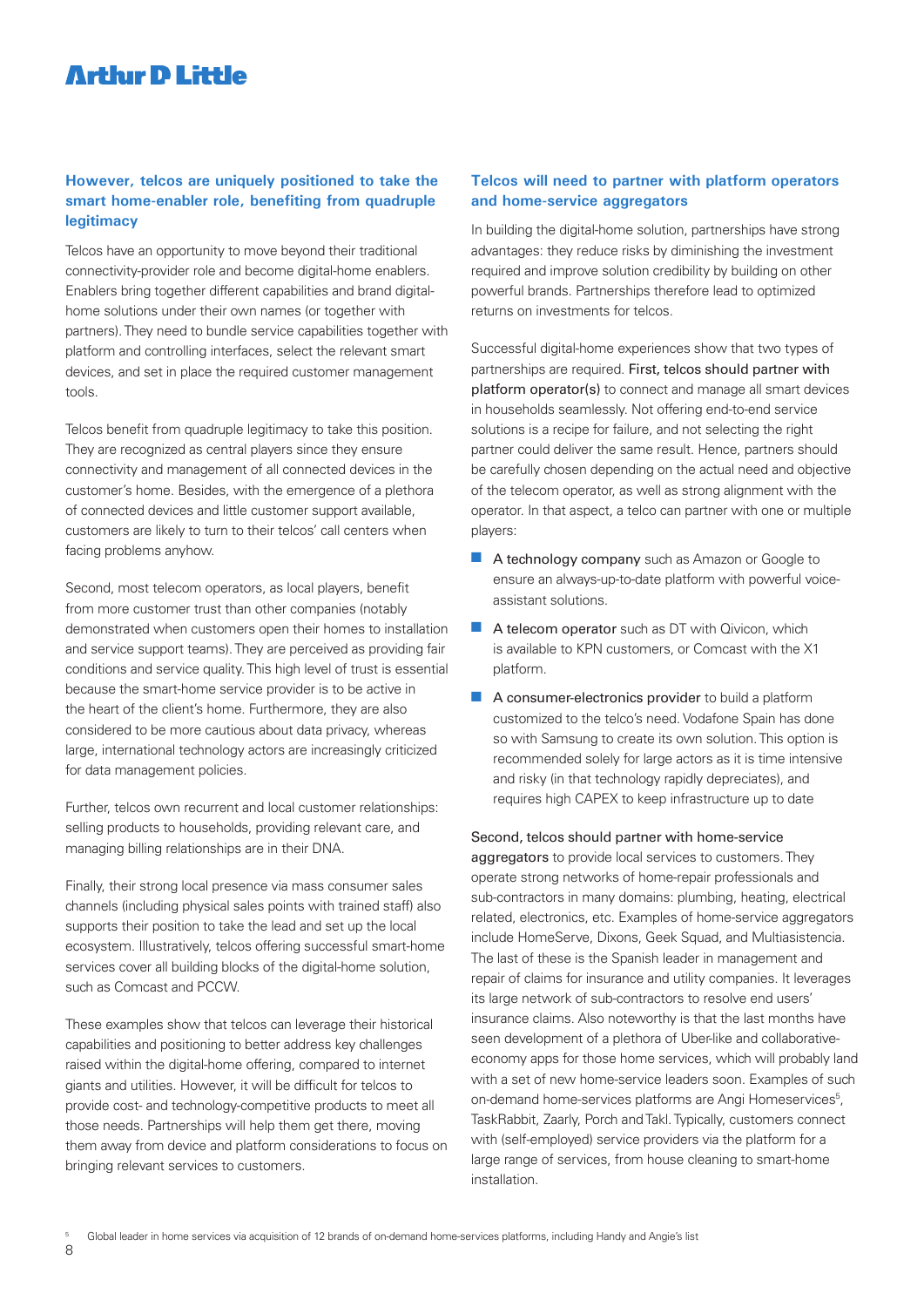In November 2015, Swisscom acquired a majority participation in Mila, a start-up active in the collaborative economy. It proposes flexible and fast on-site customer-support service, with a network of independents ready to address technical problems at customer premises.

Setting up partnerships with home-service aggregators is not complex as they and telcos both have strong local dimensions. Another interesting move observed is telcos entering into partnerships with real-estate actors. This can create an additional growth lever that allows telcos to secure larger shares of "new net adds" from the market by obtaining deals with realestate companies before the arrival of the first occupants. In addition, it can dramatically decrease the churn related to these customers thanks to higher value propositions and exit barriers for customers.

#### **Smart speakers – A must-have growth driver and core element of the digital-home value proposition, or a distraction?**

The application of smart speakers can be extended to conversational platforms, which can serve as control hubs to monitor connected devices. With the conviction that smart speakers could be the hub of the next smart-home value proposition, many different actors have entered this market, led by internet giants.

In this context, the market for smart speakers is booming, with a global installed base of 100 million in 2018. This is forecasted to reach 200 million by end of 2020<sup>6</sup>, with the US currently the largest market and internet giants the main providers.

In Europe, some telcos have moved into this market by developing their own smart assistants either in-house or via partnerships<sup>7</sup>, such as Orange with Django, Movistar with Aura and Deutsche Telekom with Magenta (Tinka, Sophie, Vanda). This trend is also showing in Asia, where KT and SK telecom compete against Alibaba's smart speaker with their respective voice assistants, GiGa Genie and Nugu.

However, the core positioning of smart speakers is far from obvious as full adoption faces multiple challenges. First, voice assistants are currently only able to respond to specific requests in optimal contexts (such as quiet environments) and cannot offer autonomous actions (such as prebooking a technician when the dishwasher is out of service) – yet. Second, the choice offered is narrow. As of today, research induced by voice results in a limited number of propositions. Hence, there could be a risk that the propositions would be more in line with commercial agreements of the voice assistant manufacturer than the needs of the customer. Further, increasing concerns and regulation in terms of data privacy, especially in Europe (the General Data Protection Regulation), could dampen the current momentum for smart speakers, which record every noise in their perimeters. Finally, the niche usage of smart speakers is problematic and could prevent them from fully replacing physical gateways in their pure form (no physical interaction). In many cases, having a screen is more helpful in making holistic choices than interacting with a voice assistant. Many experts forecast that voice will replace traditional interaction methods (mainly screens), but only for specific requests, such as switching lights on and off. Therefore, the new smart-speaker generation has begun to integrate screens to respond to this niche-issue.

To conclude, telcos should not only focus on smart speakers, but rather, concentrate on what really matters – the service.



1 Some client segments/niches may require shorter-term decisions and be more susceptible to buying trigger points 2 Services centered on providing a social contact to a person who is isolated, disabled, etc. Source: Arthur D. Little

Statista, IDC, GlobalData

Figure 6

Partners including internet giants such as Amazon with DT and Orange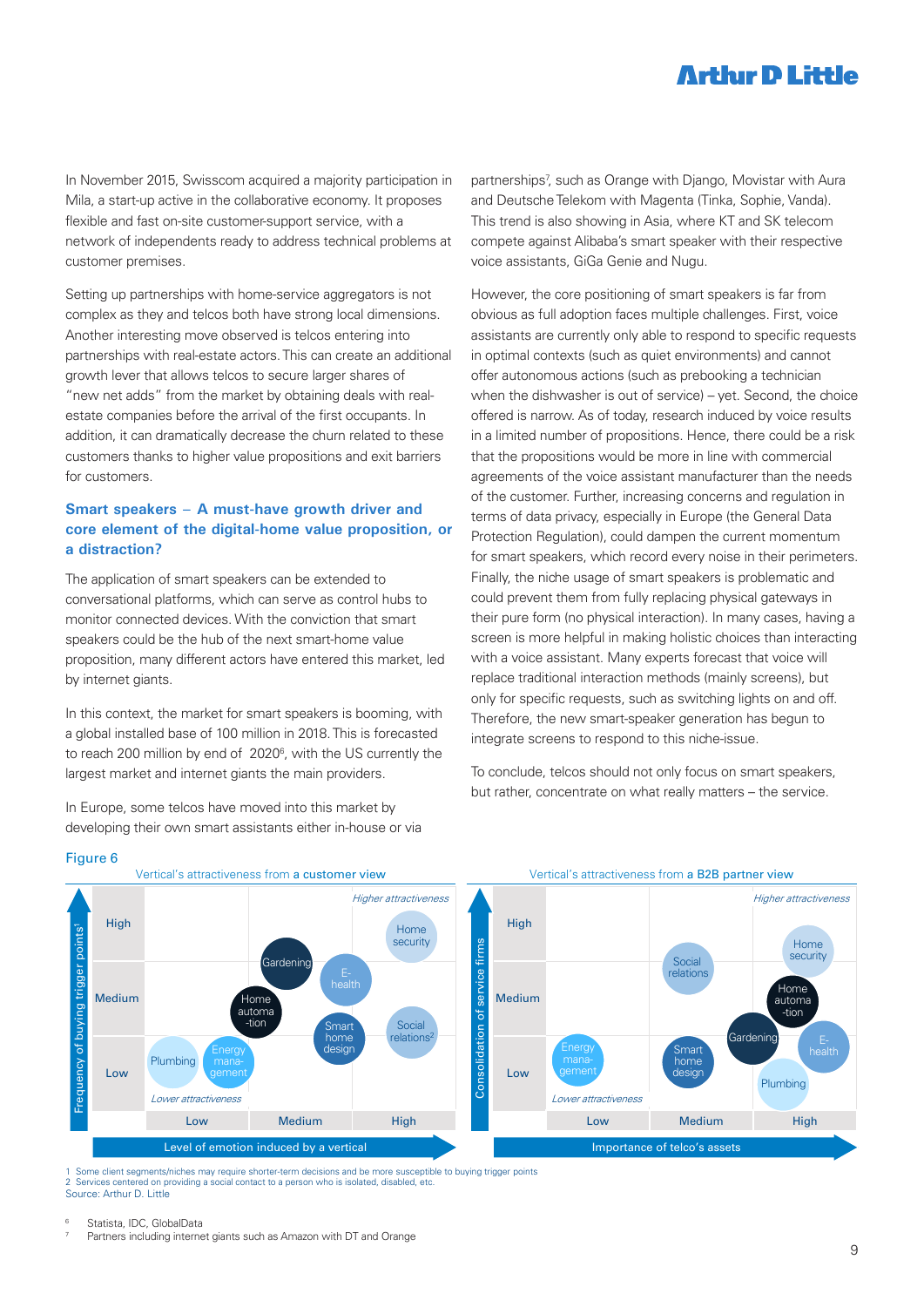## 4. Where to start

#### **Telcos must address five points for fast smart-home solution roll-out**

To be successful in the smart-home business, telecom operators need to develop integrated solutions that leverage smart devices and field support. But other actors are lurking in the smart-home market and telecom operators need to act now. To deploy digital-home solutions, executives will need to answer the following questions:

- $\blacksquare$  Because each market is specific, which vertical should you opt for? Is security a necessity, as in other markets? Are your current customers ready to pay for this service?
- Based on your current assets, competencies and purpose, what is the role you want to play (enabler, fieldsupport provider, client management)?
- $\blacksquare$  Because multiple partners are available, how do you identify the right company to work with (local or international)? What is the best co-development strategy (make, partner, buy)?
- $\blacksquare$  To ensure rapid customer adoption and return on experience, what will be the pricing model? How will you ensure the right alignment between the product house and sales organization? How will you best market and brand the solution? In which city or region will you launch a pilot (while ensuring local staff presence)?
- Based on the previous questions, what are the significant financial guidelines? How will you define a five-year plan in accordance with a clear collective vision?

#### **Insight for executives**

- $\blacksquare$  Very few telecom operators have been able to unlock the smart-home opportunity, which is set to be valued at approximately 10 percent of total fixed and mobile telecom revenue, growing at a CAGR of 20 percent to reach €126bn globally by 2023.
- $\blacksquare$  Solely digital-home offerings have proven to be successful: leveraging smart devices to provide quick, no-burden reactions to everyday problems in the home is desirable to high-value customers, which can generate additional attractive revenue growth for telcos.
- $\Box$  Other actors, such as internet giants and utilities, are showing significant interest and have already entered this market. Therefore, telcos should aim to move into it quickly, before they are excluded (even from the connectivity layer).
- $\blacksquare$  Telecom operators are uniquely positioned, benefiting from a quadruple legitimacy unique in the market: they are considered a reference for the connected world, benefit from client trust, and have recurring customer relationships combined with mass consumer sale channels.
- $\blacksquare$  In order to create holistic, successful offerings, telcos should look into partnerships with platform operators and homeservice aggregators.
- $\blacksquare$  The smart-speaker market is expected to grow rapidly over the next years. However, they will likely not become the key element of the digital-home value proposition. Hence, telcos' focus should remain on the service offering.
- $\blacksquare$  Five decisions are required for fast digital-home solution rollout in your country: 1) which vertical should you opt for? 2) what role do you want to play? 3) what is the best codevelopment strategy? 4) what will be the pricing model? 5) what are the financial guidelines to be defined?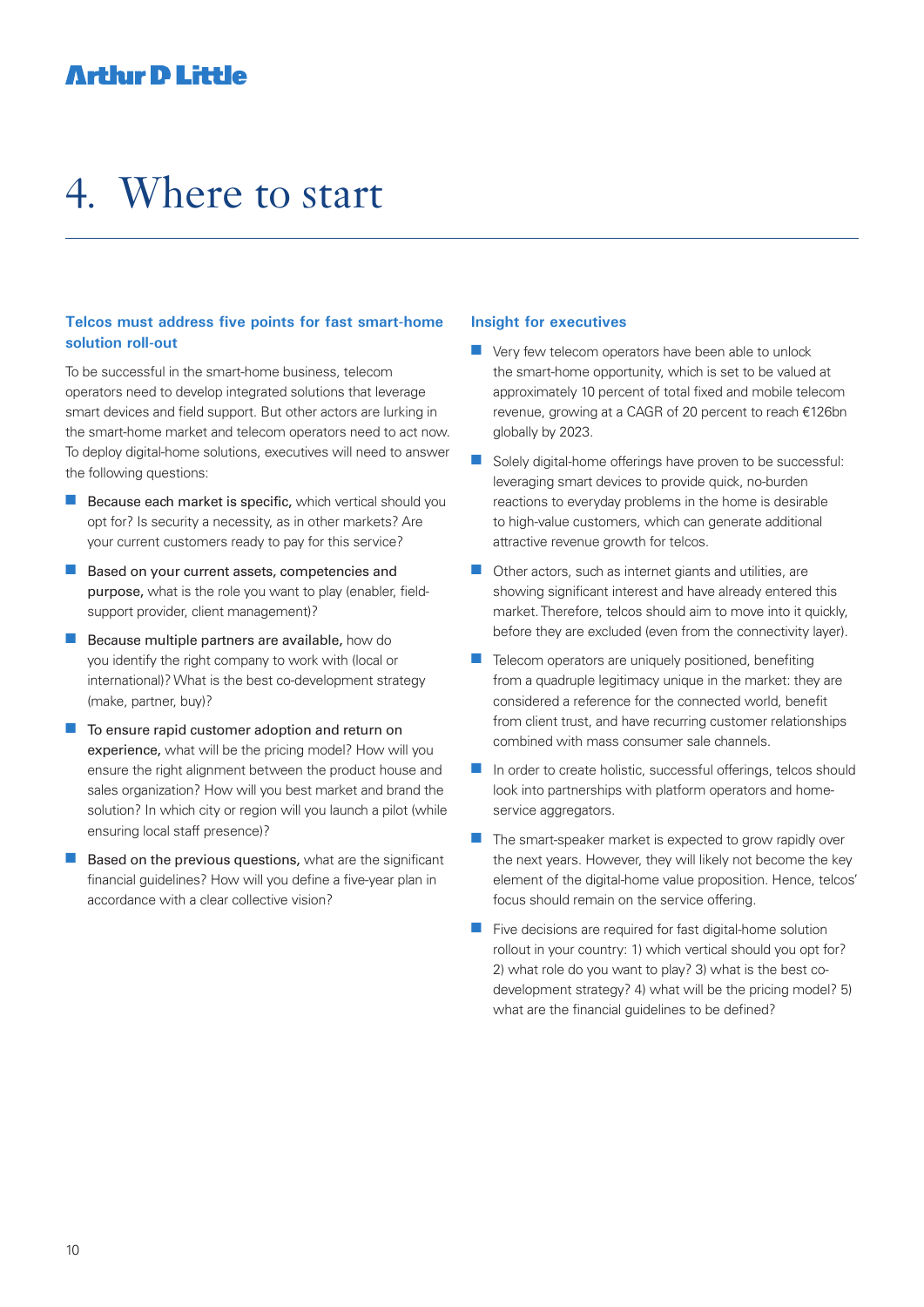## Contacts

If you would like more information or to arrange an informal discussion on the issues raised here and how they affect your business, please contact:

Austria Karim Taga taga.karim@adlittle.com

Belgium Gregory Pankert pankert.gregory@adlittle.com

China Yusake Harada harada.yusake@adlittle.com

Czech Republic Lukas Vylupek vylupek.lukas@adlittle.com

France Julien Duvaud-Schelnast duvaud-schelnast.julien@adlittle.com

Germany Michael Opitz opitz.michael@adlittle.com

India Barnik Maitra maitra.barnik@adlittle.com

Italy Giancarlo Agresti agresti.giancarlo@adlittle.com Japan Shinichi Akayama akayama.shinichi@adlittle.com

Korea Kevin Lee lee.kevin@adlittle.com

Latin America Guillem Casahuga casahuga.guillem@adlittle.com

Middle East Sander Koch koch.sander@adlittle.com

The Netherlands Martijn Eikelenboom eikelenboom.martijn@adlittle.com

Norway Lars Thurmann-Moe thurmann-moe.lars@adlittle.com

Poland Piotr Baranowski baranowski.piotr@adlittle.com

Russia Alexander Ovanesov ovanesov.alexander@adlittle.com Singapore Tomasz Izydorczyk izydorczyk.tomasz@adlittle.com

Spain Jesus Portal portal.jesus@adlittle.com

Sweden Agron Lasku lasku.agron@adlittle.com

**Switzerland** Michael Opitz opitz.michael@adlittle.com

**Turkey** Coskun Baban baban.coskun@adlittle.com

UK Nicholas Johnson johnson.nicholas@adlittle.com

USA Sean McDevitt mcdevitt.sean@adlittle.com